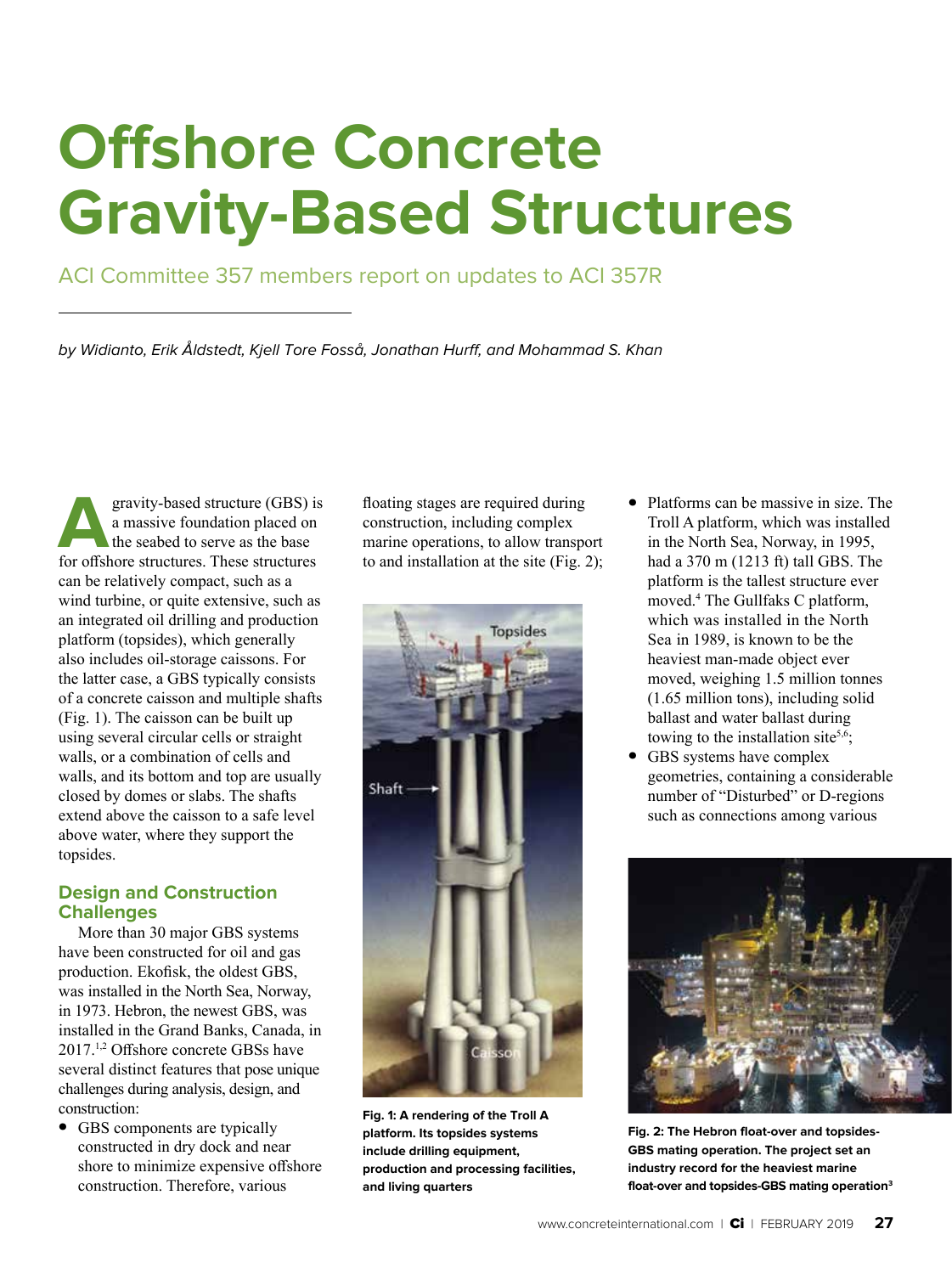

**Fig. 3: Slipforming of the Hebron GBS, Newfoundland and Labrador, Canada** 

concrete components and the connection between the topsides structure and the GBS shaft. The loads imposed at the topsides-GBS connections are generally quite high. The Hebron GBS, for example, has the heaviest topsides with an operating weight of 65,000 tonnes (71,000 tons) supported on a single shaft, $<sup>1</sup>$  which results in a reaction</sup> force of up to 20,000 tonnes (22,000 tons) at one connection;

- Slipforming is commonly used for the construction, with continuous concrete and reinforcing bar placement (Fig. 3). While this minimizes the construction schedule and construction joints (and thus minimizes risk of water seepage), it creates huge logistical and staffing demands. The largest slipforming operation in history is believed to have been carried out for the Gullfaks C GBS in Norway at its deep-water construction site. With a total slipform length of more than 3 km (1.9 miles) to construct more than 2/3 of the height of the entire 24 cells (each with 28 m [92 ft] inner diameter) at the bottom of the GBS, about  $115,000 \text{ m}^3 (150,000 \text{ yd}^3)$  of concrete was cast in a continuous slipforming operation over 42 days<sup>7</sup>;
- GBS systems have highly reinforced structural elements, with average reinforcement density of over  $300 \text{ kg/m}^3$ (19 lb/ft<sup>3</sup>), well above the density of 75 to 150 kg/m<sup>3</sup> (5 to 9 lb/ft<sup>3</sup>) for typical buildings and bridges. Also, a GBS will contain many access openings and pipe penetrations that will require additional reinforcement to replace interrupted bars. This results in local reinforcement densities that can be as high as  $600 \text{ kg/m}^3$  (37 lb/ft<sup>3</sup>);
- Offshore structures are exposed to waves, and many are exposed to ice and iceberg impacts. Defining design loads generally requires site-specific statistical analyses and model tests, and these loads can be huge. For example, wave loads can exceed 1000 MN (225,000 kip) and iceberg impact loads can exceed 500 MN (112,000 kip). To resist wave loads, Troll A GBS has concrete skirts that penetrate 36 m (118 ft) into the seabed. Among the current GBS installations, only the Hibernia and Hebron structures were



**Fig. 4: Sea ice impacts the Sakhalin II LUN-A Platform, Russia** *(photo courtesy of Kvaerner)*

designed to resist iceberg impact loads. However, the Sakhalin I Arkutun Dagi, Sakhalin II LUN-A (Fig. 4), and Sakhalin II PA-B structures in Russia were designed to resist moving sea ice; and

• GBS cells in some platforms are used to store oil, so leak tightness is a functional requirement. To minimize cracking resulting from large differential pressures and temperatures, post-tensioning and special reinforcement detailing are needed.

#### **Concrete Materials**

Concrete mixtures for recent GBS projects have required concrete strengths of up to 100 MPa (14,500 psi). Mixtures must exhibit long-term durability in a seawater environment. Deleterious factors always include chloride and sulfate ions and may include exposure to freezing and thawing. To ensure good consolidation in the heavily reinforced structures, mixtures must have high slumps (nearly self-consolidating) without segregation. Relative to more conventional structures, the high reinforcement density in a GBS results in a much slower slipforming rate and an increased risk of surface damage due to adhesion between the concrete and the formwork sheathing.

To meet these extensive demands, concrete mixtures typically include slag cement, fly ash, and silica fume; high-range water-reducing admixtures; an air-entraining agent; and a retarder.

#### **Update to ACI 357R**

ACI 357R, "Guide for the Design and Construction of Fixed Offshore Concrete Structures,"8 covers structures founded on the seabed that rely on gravity to achieve stability (specifically, GBS systems). The document places emphasis on special considerations for the analysis and design, material specifications, and construction of these structures. While it was reapproved in 1997, it has not been updated since it was first published in 1984.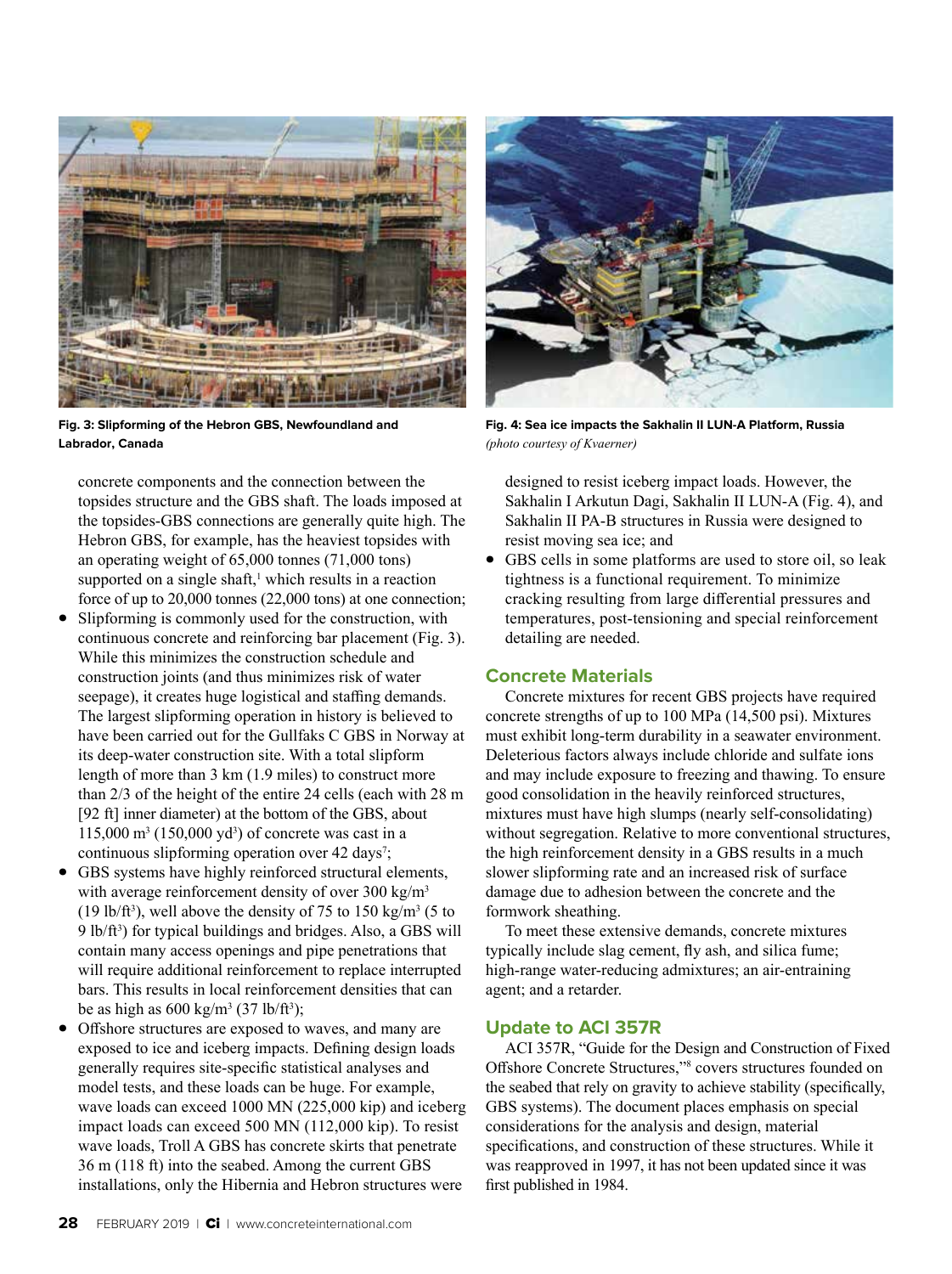A task group within ACI Committee 357, Offshore and Marine Concrete Structures, is currently updating the document. The task group consists of practicing engineers and educators who have extensive experience in the design and construction of major offshore facilities. Many are members of various committees that have developed international standards for GBS.

Most of the updates are needed to reflect lessons learned from more recent GBS projects as well as to reflect changes in applicable international standards. Concrete materials and mixtures changed significantly since 1984, so updates will include discussions of lightweight aggregates, current admixtures, and self-consolidating concrete. Durability requirements have also changed, so updates will include discussions of prequalification of materials, considerations for slipforming, duct and grouting requirements for posttensioning tendons, large-scale testing, and mockups. In addition, data will be updated to reflect concrete strengths that are currently specified for GBS construction.

Structural analysis discussions are being updated, as well as load categories and load factors, to be consistent with current international standards. Also, a discussion is being added regarding the required multidisciplinary coordination to define loads resulting from, for example, marine operations,

pipes penetrating on concrete walls, and drilling equipment.

A more detailed discussion is being added regarding serviceability requirements such as crack width and leak tightness. Also, additional guidance will be provided for checking against implosion, and reinforcement requirements across construction joints. Lastly, a detailed discussion of geotechnical soil investigations will be added, along with information on soil drains, skirt piles, and soil reactions for shallow foundations.

#### **Technical Session on Offshore and Marine Structures**

A two-part technical session titled "Offshore and Marine Concrete Structures: Past, Present, and Future" will be held at The ACI Concrete Convention and Exposition – Spring 2019, March 24-28, in Québec City, QC, Canada. This session is sponsored by ACI Committee 357, and it will highlight research that will result in more cost-effective offshore concrete GBS construction. The session will provide an overview of offshore and marine concrete structures, landmark projects, and recent advancements in design and construction practices, including materials technology. The presented papers will be published in an ACI Special Publication (SP).



www.concreteinternational.com | Ci | FEBRUARY 2019 **29**